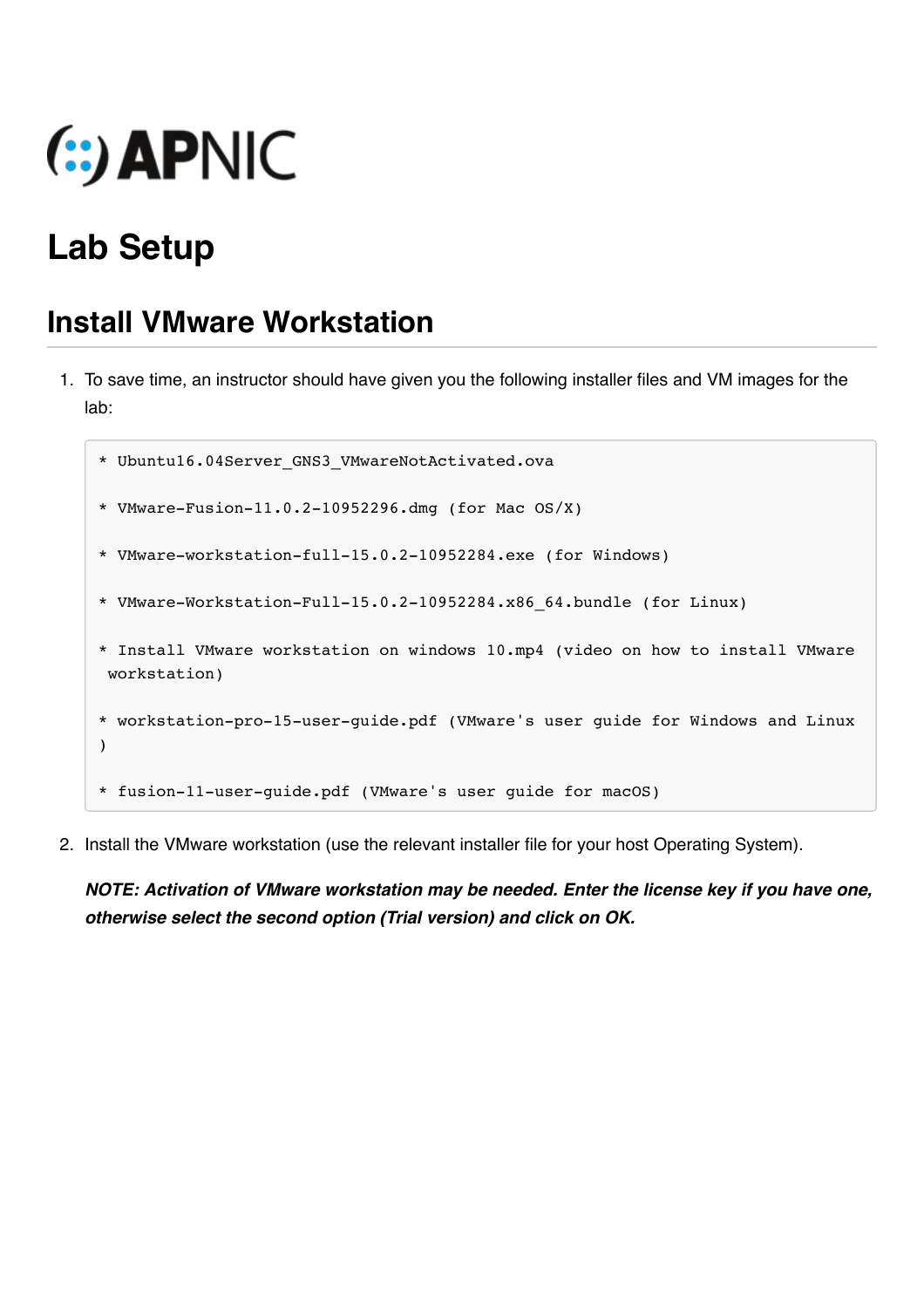

## **Import OVA (Windows OS)**

*NOTE: For Linux users, refer to the video given by the instructor, and for Mac OS/X users, refer to the fusion-11-user-guide.pdf*

1. To import the Ubuntu16.04Server GNS3 VMwareNotActivated.ova file. Open VMware workstation click on **File** and **Open**.



### *NOTE: The virtual machine (VM) will expand to 14.1GB in size, so your laptop should have approx. 25GB free hard drive space.*

2. Locate the Ubuntu16.04Server*GNS3*VMwareNotActivated.ova file and click on it to select it. Click on open.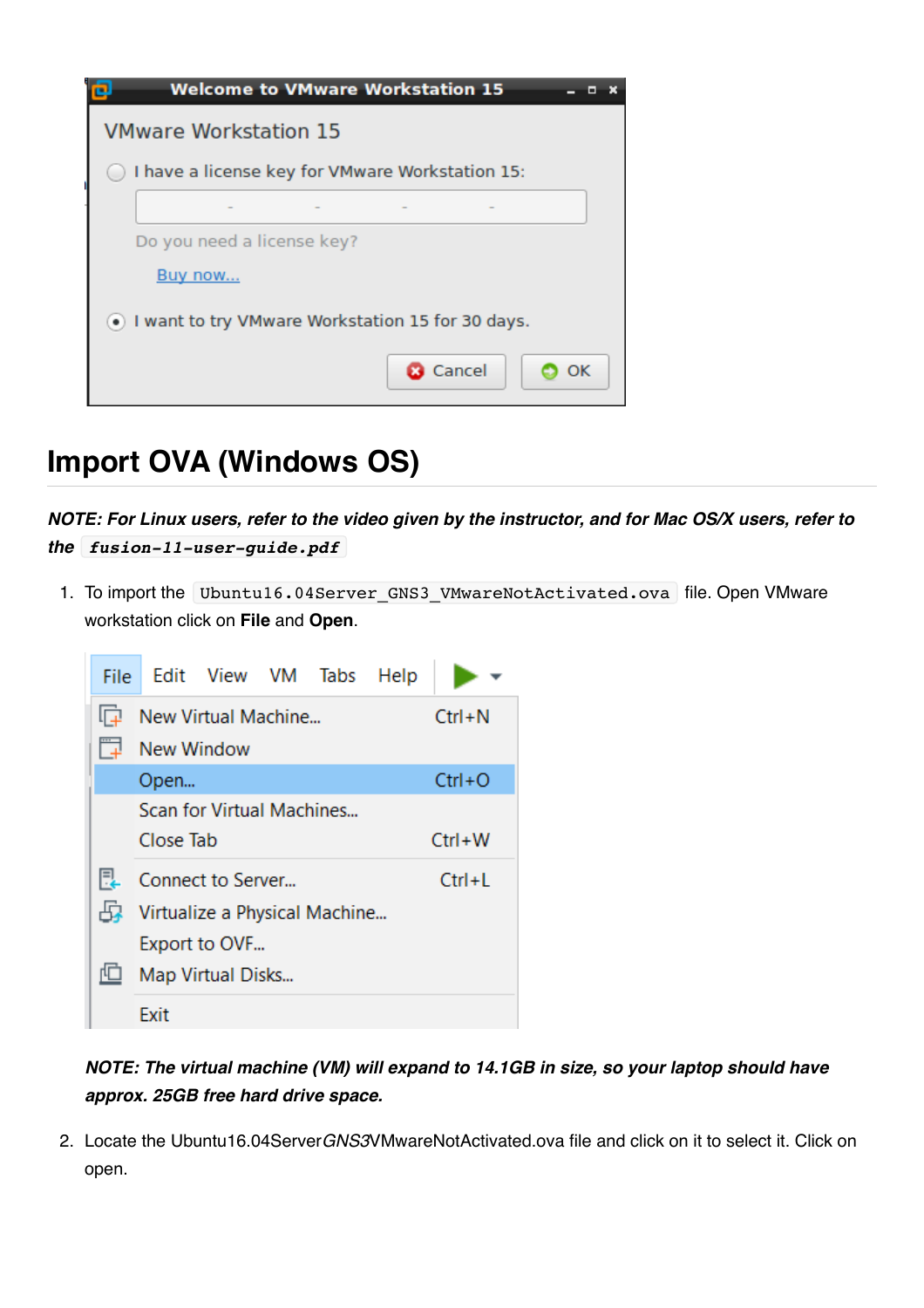| <b>D</b> Open                                                                                                                                                                        |            |                                                          |                    |                             | ×                            |
|--------------------------------------------------------------------------------------------------------------------------------------------------------------------------------------|------------|----------------------------------------------------------|--------------------|-----------------------------|------------------------------|
|                                                                                                                                                                                      |            | > This PC > Documents > Virtual Machines >               | $\sim$ 0           | Search Virtual Machines     | مر                           |
| Organize v                                                                                                                                                                           | New folder |                                                          |                    | 非 →                         | Ø<br>$\Box$                  |
|                                                                                                                                                                                      | $\lambda$  | ∧<br>Name                                                | Date modified      | <b>Type</b>                 | Size                         |
|                                                                                                                                                                                      |            | <b>GNS3 VM</b>                                           | 26/11/2018 3:51 PM | File folder                 |                              |
|                                                                                                                                                                                      |            | win7Lab                                                  | 3/01/2019 8:43 AM  | File folder                 |                              |
|                                                                                                                                                                                      |            | Ubuntu16.04Server_GNS3_VMwareActivated.ova               | 21/12/2018 3:55 PM | Open Virtualizatio          | 6,195,90                     |
|                                                                                                                                                                                      |            | Ubuntu16.04Server_GNS3_VMwareNotActivated.ova            | 2/01/2019 11:49 A  | Open Virtualizatio          | 6,135,66                     |
| $\nightharpoonup$ This PC<br><b>B</b> 3D Objects<br><b>Desktop</b><br><b>B</b> Documents<br><b>Downloads</b><br><b>Music</b><br>$\Box$ Pictures<br><b>图 Videos</b><br>U Windows (C:) | $\vee$ <   |                                                          |                    |                             | $\rightarrow$                |
| Network                                                                                                                                                                              |            | File name: Ubuntu16.04Server_GNS3_VMwareNotActivated.ova | $\checkmark$       | All supported files<br>Open | $\checkmark$<br>Cancel<br>a. |

 $\times$ 

3. The import wizard will appear. Leave it as default settings and click on Import.

| <b>Store the new Virtual Machine</b>                                  |
|-----------------------------------------------------------------------|
| Provide a name and local storage path for the new virtual<br>machine. |
| Name for the new virtual machine:                                     |
| Ubuntu16.04Server_GNS3_VMwareNotActivated                             |
| Storage path for the new virtual machine:                             |
| C:\Users\<br>\Documents\Virtual Machines\Ubuntu16<br>Rrov             |

wse... Import Help Cancel

4. Wait for the import to finish.

**Import Virtual Machine**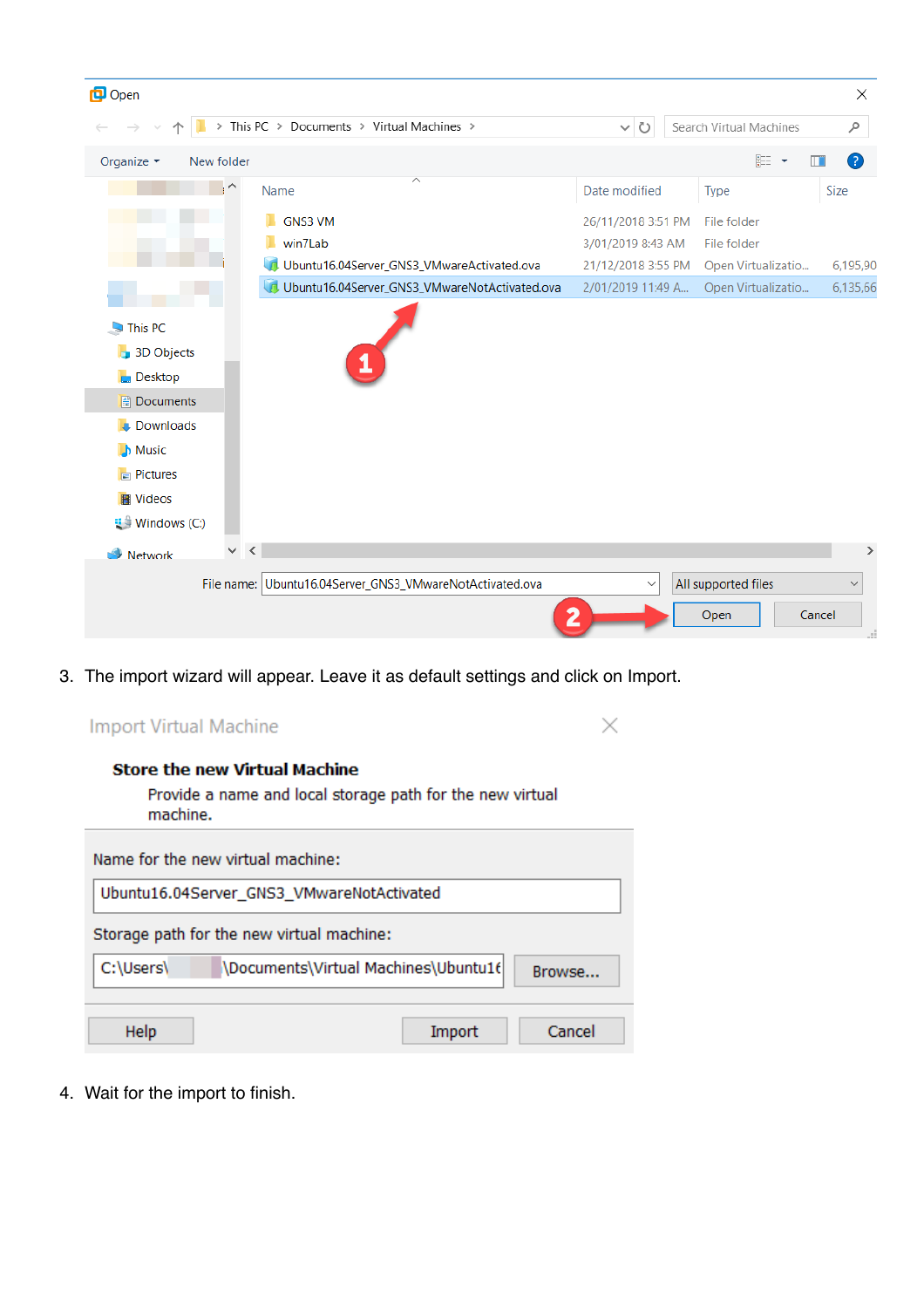#### **VMware Workstation**

| Importing Ubuntu16.04Server_GNS3_VMwareNotActivated |        |  |  |
|-----------------------------------------------------|--------|--|--|
|                                                     |        |  |  |
|                                                     | Cancel |  |  |

- 5. Check the Virtual Machine settings. Click on Edit virtual machine settings to adjust settings. The default settings are:
	- $\circ$  Memory = 8GB of RAM
	- $\circ$  Processors = 2

#### *NOTE: if your laptop has 8GB of RAM or less, you will need to reduce the Memory settings.*

|                                                                                                    |               | Ubuntu16.04Server_GNS3_VMwareNotActivated |
|----------------------------------------------------------------------------------------------------|---------------|-------------------------------------------|
| Power on this virtual machine<br>Edit virtual machine settings<br>Upgrade this virtual machine     |               |                                           |
| <b>Devices</b>                                                                                     |               |                                           |
| Memory                                                                                             | 8 GB          |                                           |
| Processors                                                                                         | 2             |                                           |
| $\exists$ Hard Disk (SCSI)                                                                         | 60 GB         |                                           |
| © CD/DVD (SATA)                                                                                    | Using unknown |                                           |
| Network Adapter                                                                                    | NAT           |                                           |
| $\Box$ Display                                                                                     | Auto detect   |                                           |
| $\blacktriangleright$ Description                                                                  |               |                                           |
| Date Created: 26th Nov 2018<br>Date updated: 2nd Jan 2019<br>UserName: apnic<br>Password: training |               |                                           |

### **Activate VMware and Scan for Virtual Machines**

1. Power on the Virtual Machine (VM). Click on Power on this virtual machine.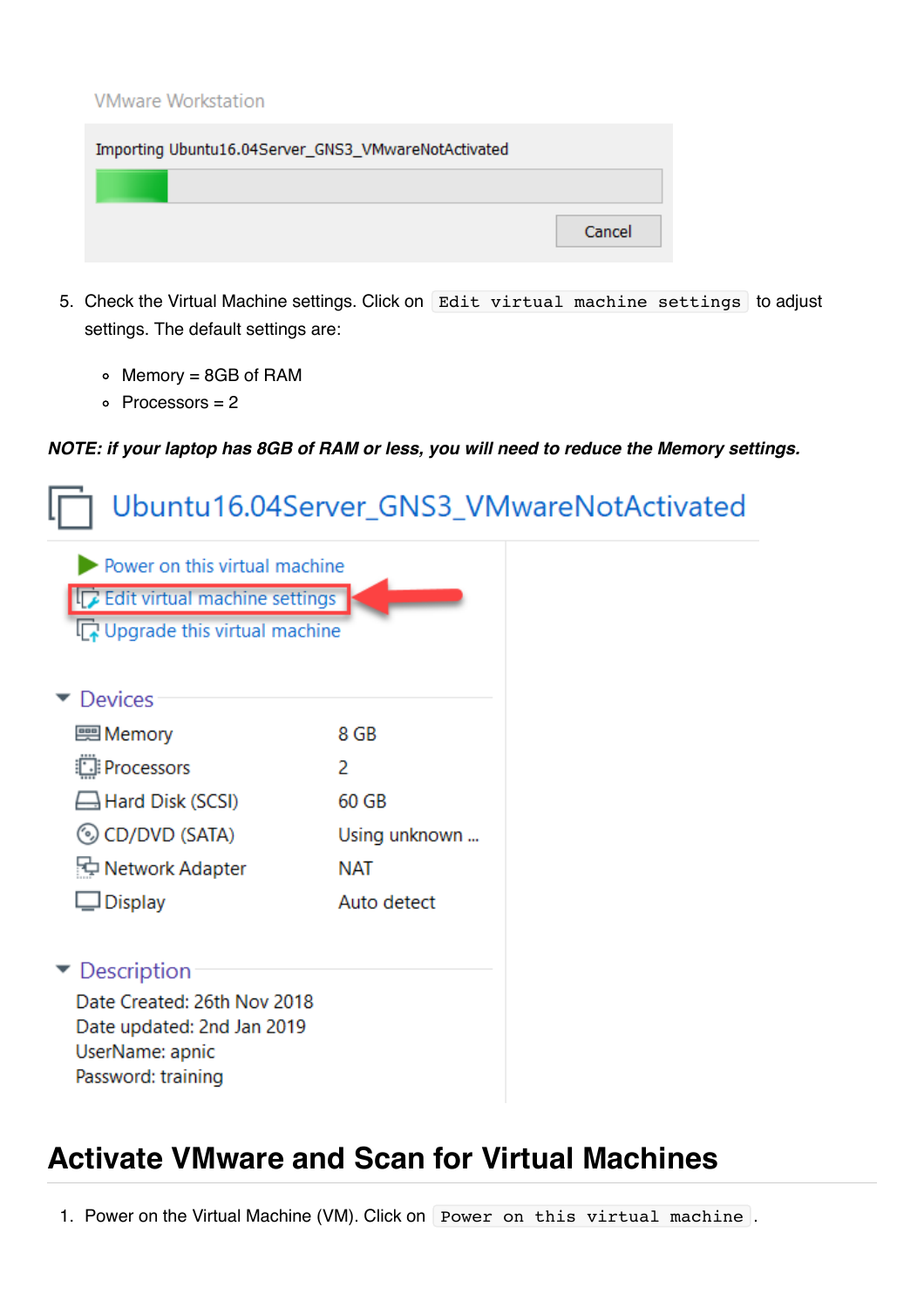|                                                                                                             |               | Ubuntu16.04Server_GNS3_VMwareNotActivated |
|-------------------------------------------------------------------------------------------------------------|---------------|-------------------------------------------|
| Power on this virtual machine<br>$\mathbb{R}$ Edit virtual machine settings<br>Upgrade this virtual machine |               |                                           |
| <b>Devices</b>                                                                                              |               |                                           |
| — Memory                                                                                                    | 8 GB          |                                           |
| Processors                                                                                                  | 2             |                                           |
| $\Box$ Hard Disk (SCSI)                                                                                     | 60 GB         |                                           |
| © CD/DVD (SATA)                                                                                             | Using unknown |                                           |
| Network Adapter                                                                                             | NAT           |                                           |
| $\Box$ Display                                                                                              | Auto detect   |                                           |
| $\blacktriangleright$ Description                                                                           |               |                                           |
| Date Created: 26th Nov 2018<br>Date updated: 2nd Jan 2019<br>UserName: apnic                                |               |                                           |

Password: training

2. Once the VM has started. Open VMware workstation



3. Activate VMware workstation. Enter the license key if you have one, otherwise select the second option and click on OK.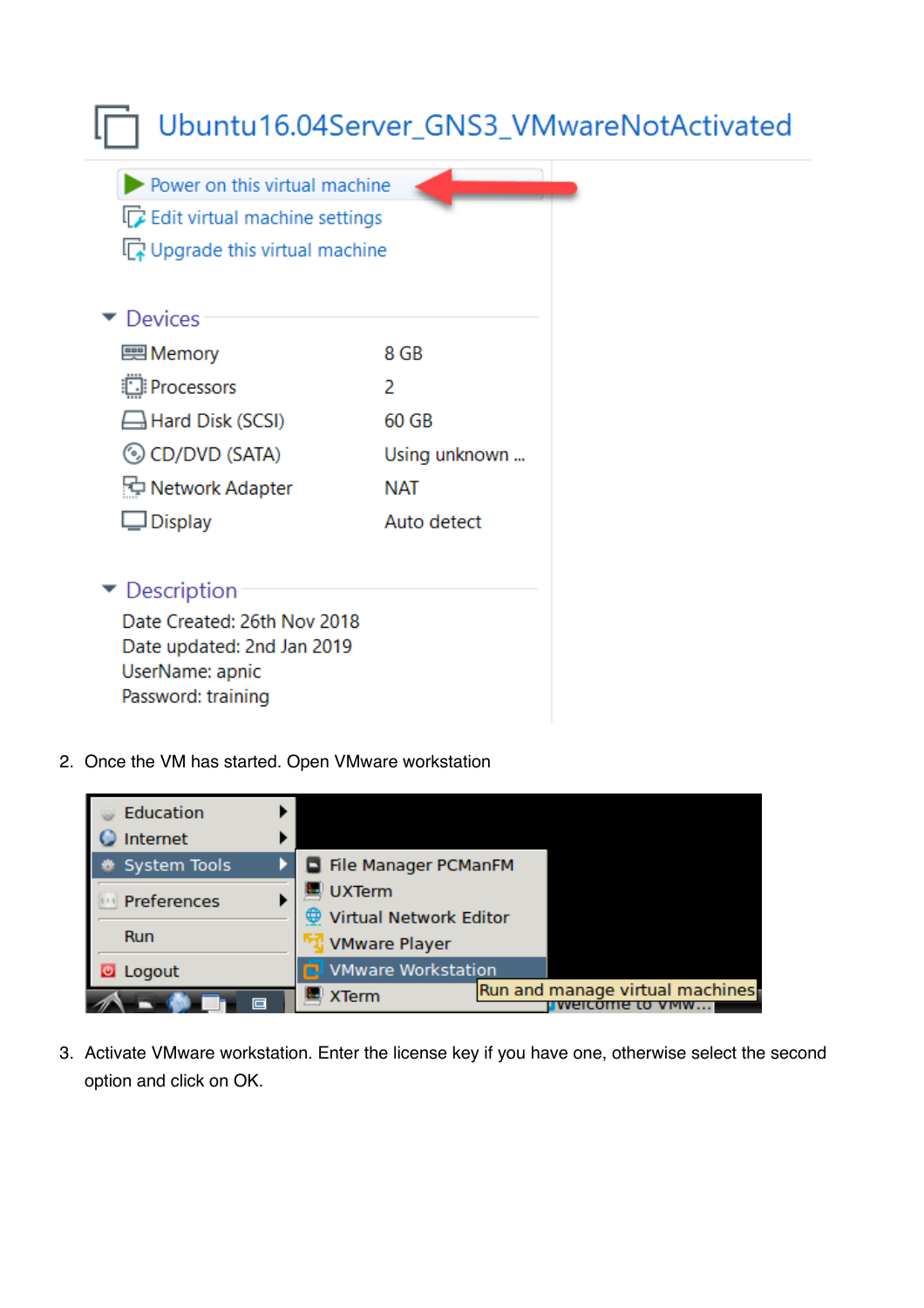

4. VMware will need to escalate privileges to activate. For the password type in training

|                                                                                         | <b>Authentication</b> |    |  |  |
|-----------------------------------------------------------------------------------------|-----------------------|----|--|--|
| Authentication is needed to run `/usr/lib/<br>vmware/bin/licenseTool' as the super user |                       |    |  |  |
| Identity: apnic                                                                         |                       |    |  |  |
| Password:                                                                               |                       |    |  |  |
|                                                                                         |                       |    |  |  |
|                                                                                         | <b>B</b> Cancel       | ок |  |  |

5. Click on OK to finish the activation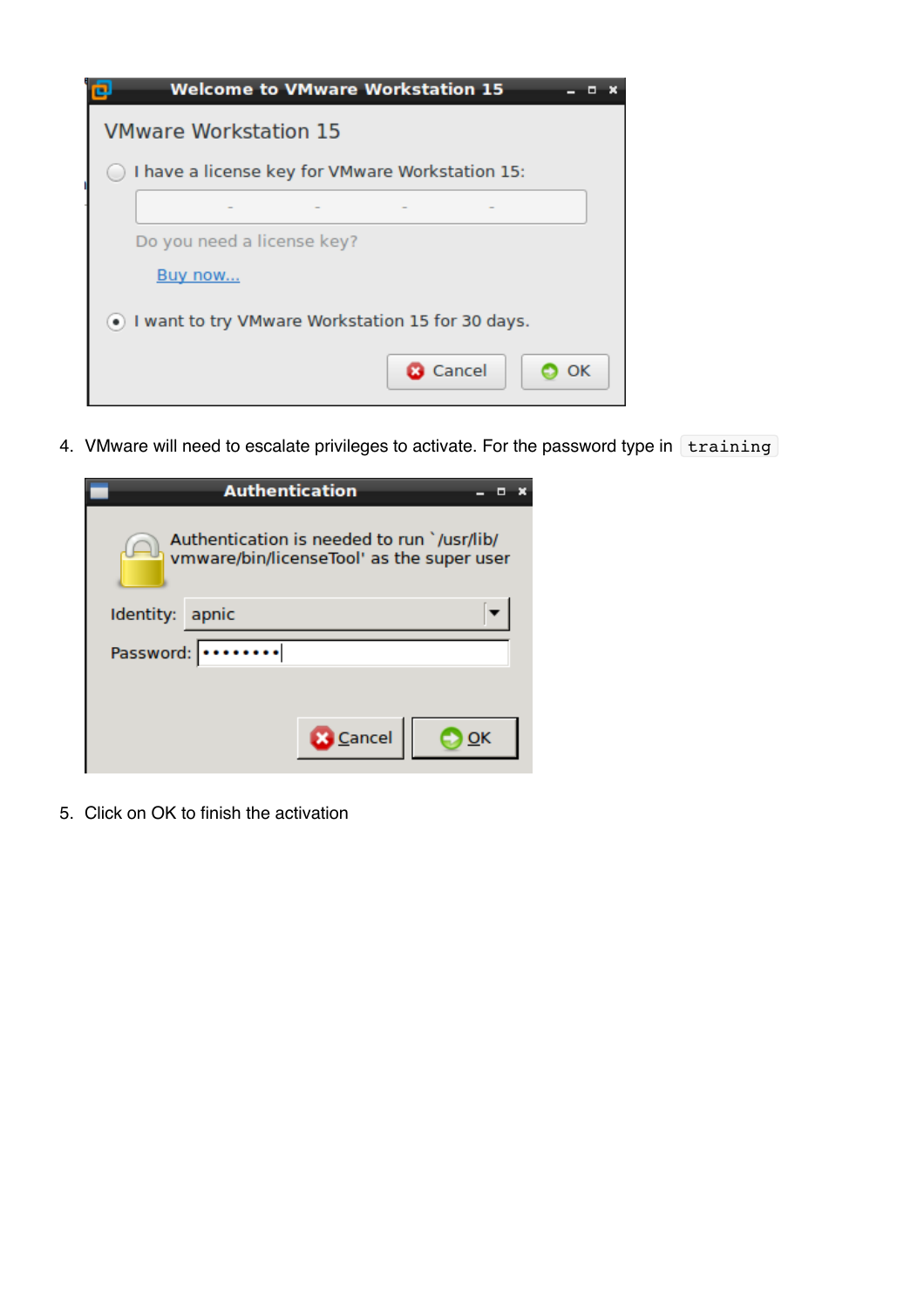

6. Once VMware workstation is started. There should be a list of VM's in the left side panel. *IF NOT*, Click on **File** , then **Scan** for Virtual Machines



7. The Scan for Virtual Machines wizard will appear. Leave the default path and click on Next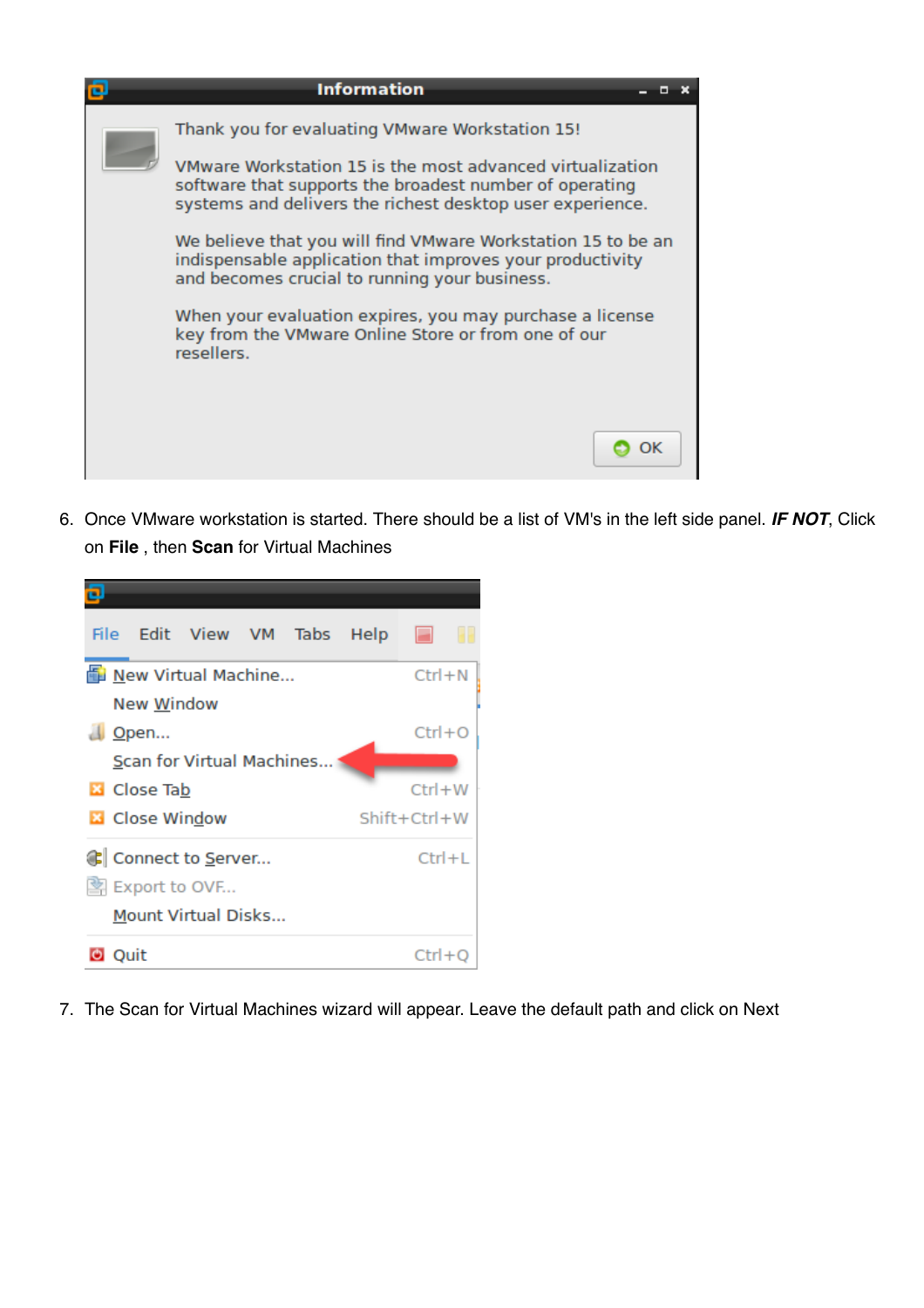

8. Click on Select All button I Click on Finish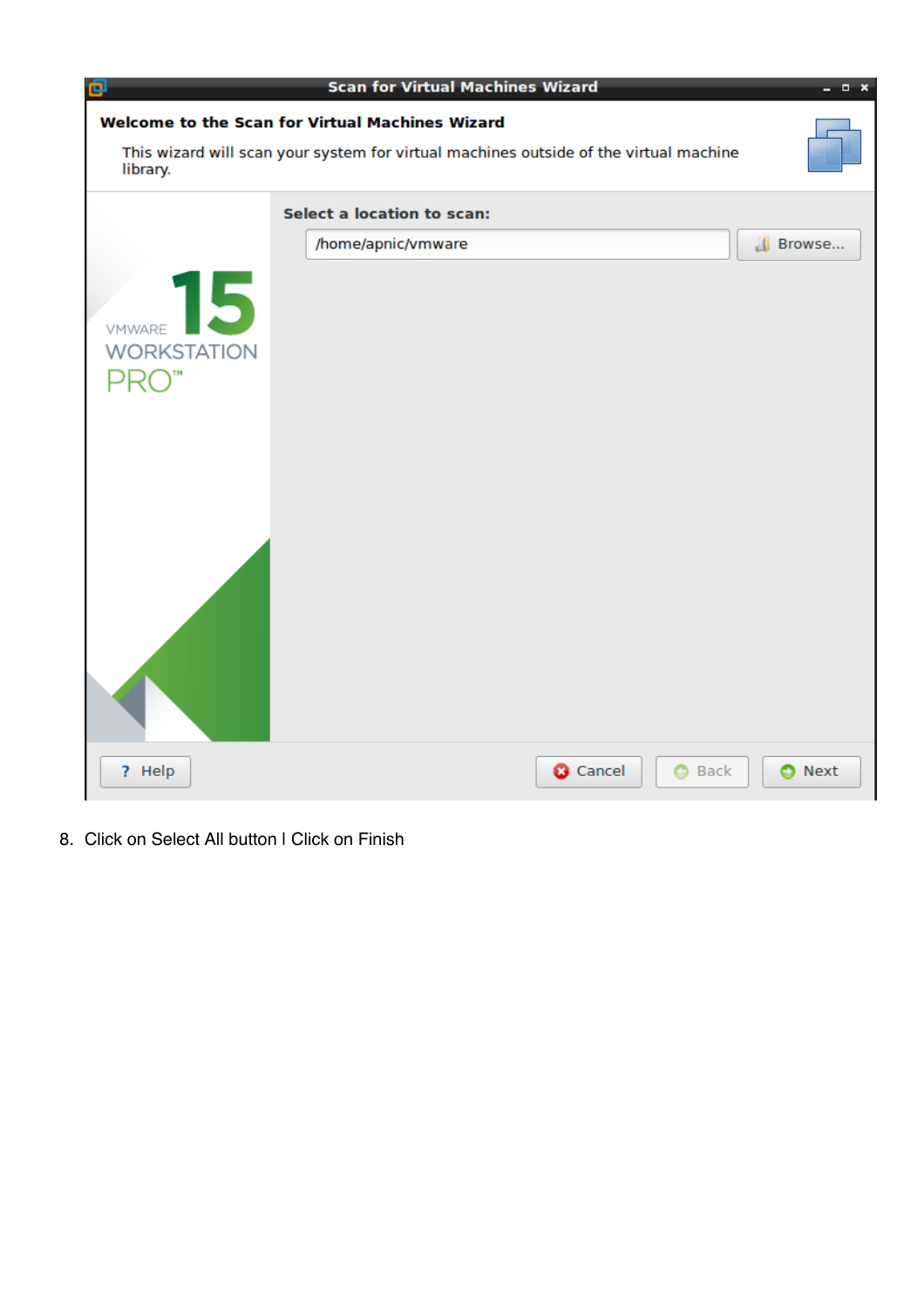

### **Scan for Virtual Machines Wizard**

 $\times$ 

r.

### **Select virtual machines**

Select virtual machines that you want to add into the library.

|                              |         | <b>Virtual Machines to Add</b>           |                                                 |          |
|------------------------------|---------|------------------------------------------|-------------------------------------------------|----------|
|                              |         | <b>VM Name</b>                           | Path                                            |          |
|                              | ✓       | v6_only_client                           | /home/apnic/vmware/v6_only_client/v6_only_clier |          |
|                              |         | <b>Ubuntu Attack</b>                     | /home/apnic/vmware/Ubuntu Attack/Ubuntu Atta    |          |
|                              |         | Lubuntu16.04Desktop                      | /home/apnic/vmware/Lubuntu16.04Desktop/Lubur    |          |
| VMWARE                       |         | NAT64 DNS64                              | /home/apnic/vmware/NAT64_DNS64/NAT64_DNS6       |          |
| WORKSTATION                  |         | ubuntu-1                                 | /home/apnic/vmware/ubuntu-1/ubuntu-1.vmx        |          |
|                              |         | Ubuntu16.04Server                        | /home/apnic/vmware/Ubuntu16.04Server/Ubuntu1    |          |
|                              |         | v4-only                                  | /home/apnic/vmware/v4-only/v4-only.vmx          |          |
|                              |         | <b>GNS3 VM</b>                           | /home/apnic/vmware/GNS3 VM/GNS3 VM.vmx          |          |
|                              |         |                                          |                                                 |          |
|                              |         |                                          |                                                 |          |
|                              |         |                                          |                                                 |          |
|                              |         |                                          |                                                 |          |
|                              |         |                                          |                                                 |          |
|                              |         |                                          |                                                 |          |
|                              |         | <b>Select All</b><br><b>Unselect All</b> |                                                 |          |
| <b>Add to library option</b> |         |                                          |                                                 |          |
|                              | Add to: | My Computer                              |                                                 | Browse   |
|                              |         |                                          |                                                 |          |
|                              |         | Keep the hierarchy of folder in library  |                                                 |          |
|                              |         |                                          |                                                 |          |
|                              |         |                                          | <b>3</b> Cancel<br><b>O</b> Back                | & Finish |
|                              |         |                                          |                                                 |          |

9. Click on close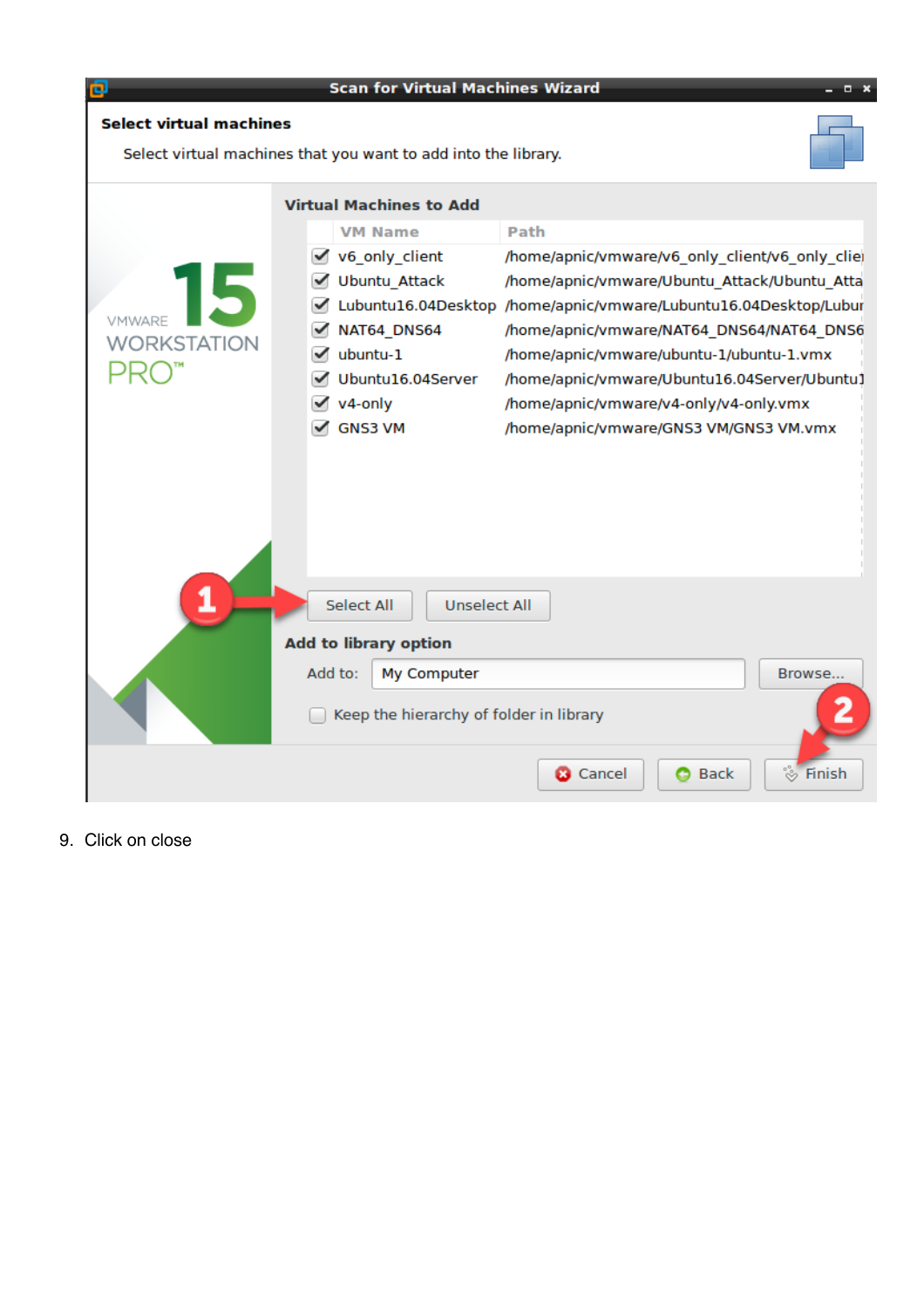| Ð                  | <b>Scan for Virtual Machines Wizard</b>         |                           | $  \times$      |
|--------------------|-------------------------------------------------|---------------------------|-----------------|
| <b>Result</b>      | Shows the progress and result of the operation. |                           |                 |
|                    | <b>Progress</b>                                 |                           |                 |
|                    | <b>VM Name</b>                                  | <b>Status Description</b> |                 |
|                    | v6_only_client                                  | Done                      |                 |
| 15                 | <b>Ubuntu_Attack</b>                            | Done                      |                 |
| VMWARE             | Lubuntu16.04Desktop Done                        |                           |                 |
| <b>WORKSTATION</b> | NAT64_DNS64<br>ubuntu-1                         | Done<br>Done              |                 |
|                    | Ubuntu16.04Server                               | Done                      |                 |
|                    | v4-only                                         | Done                      |                 |
|                    | <b>GNS3 VM</b>                                  | Done                      |                 |
|                    |                                                 |                           |                 |
|                    |                                                 |                           |                 |
|                    |                                                 |                           |                 |
|                    |                                                 |                           |                 |
|                    |                                                 |                           |                 |
|                    |                                                 |                           |                 |
|                    |                                                 |                           |                 |
|                    |                                                 |                           |                 |
|                    |                                                 |                           |                 |
|                    |                                                 |                           |                 |
|                    |                                                 |                           |                 |
|                    |                                                 |                           |                 |
|                    |                                                 |                           | <b>E3</b> Close |
|                    |                                                 |                           |                 |

### **Start Virtual Machines**

- 1. Before starting the labs, confirm the VMs are working correctly. The VMs to check are:
	- ubuntu-1
	- Ubuntu\_Attack
	- v4-only
	- v6*only*client
	- o NAT64\_DNS64
- 2. When the VMs are started for the first time, various dialog boxes with warnings or extra information may appear. These will need to be accepted or ignored to continue. These dialog boxes will slow down the GNS3 projects when starting the VMs. In the lab environment we want to set these to never display again.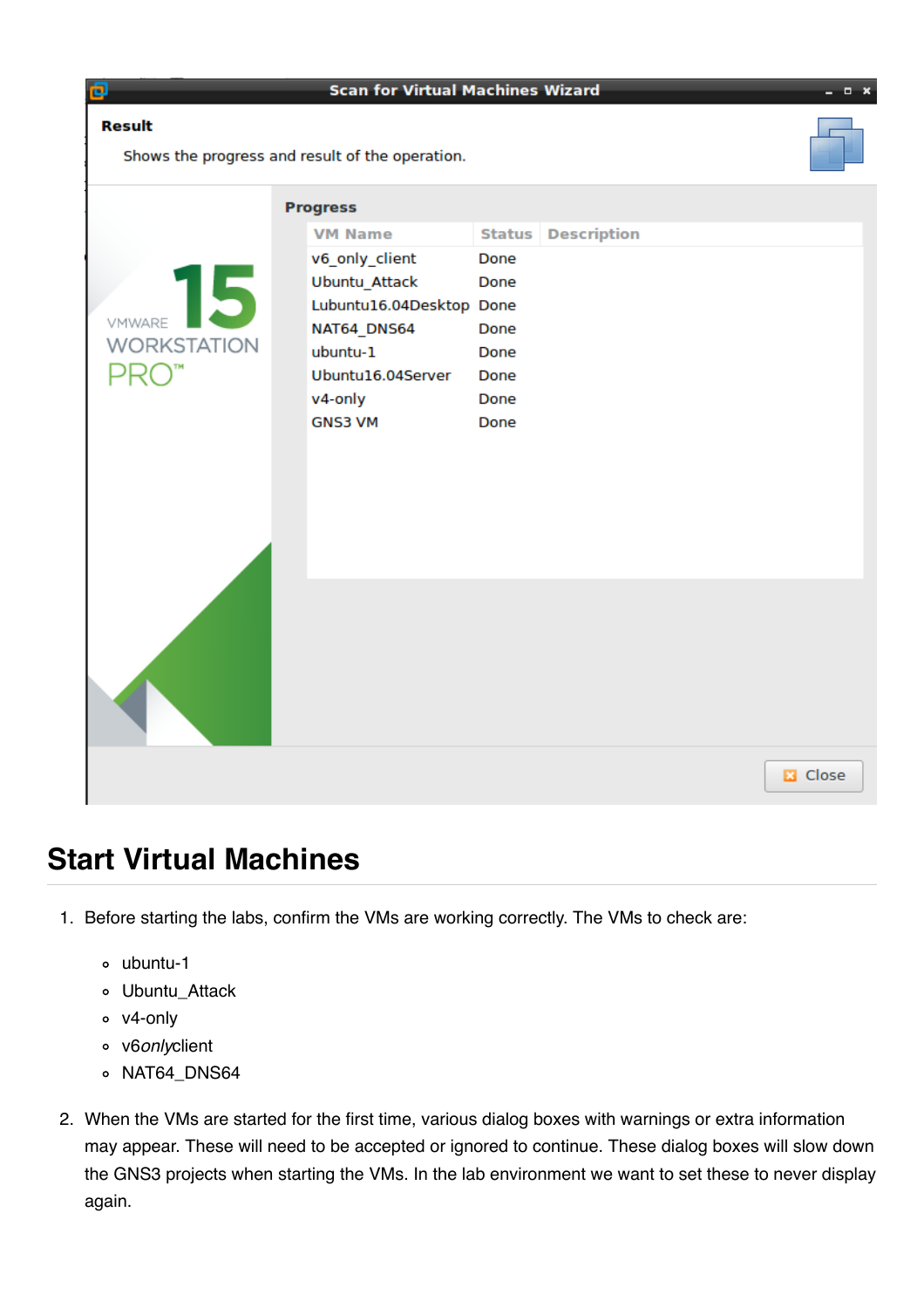### *NOTE: The nested virtual environment has been tested and the messages did not happen. However if any messages appear review the steps below.*

1. Start up  $\vert$  ubuntu-1 . A dialog box will appear, informing you about running vmware in a virtual machine will degrade performance. Click on Never show and then click on OK.



2. If a dialog box appears asking about whether the VM was moved or copied. Click on I moved it.



3. If a dialog box appears asking about the serial port. Click on OK.



4. Ignore any of the warnings about 3D support and hardware graphics.